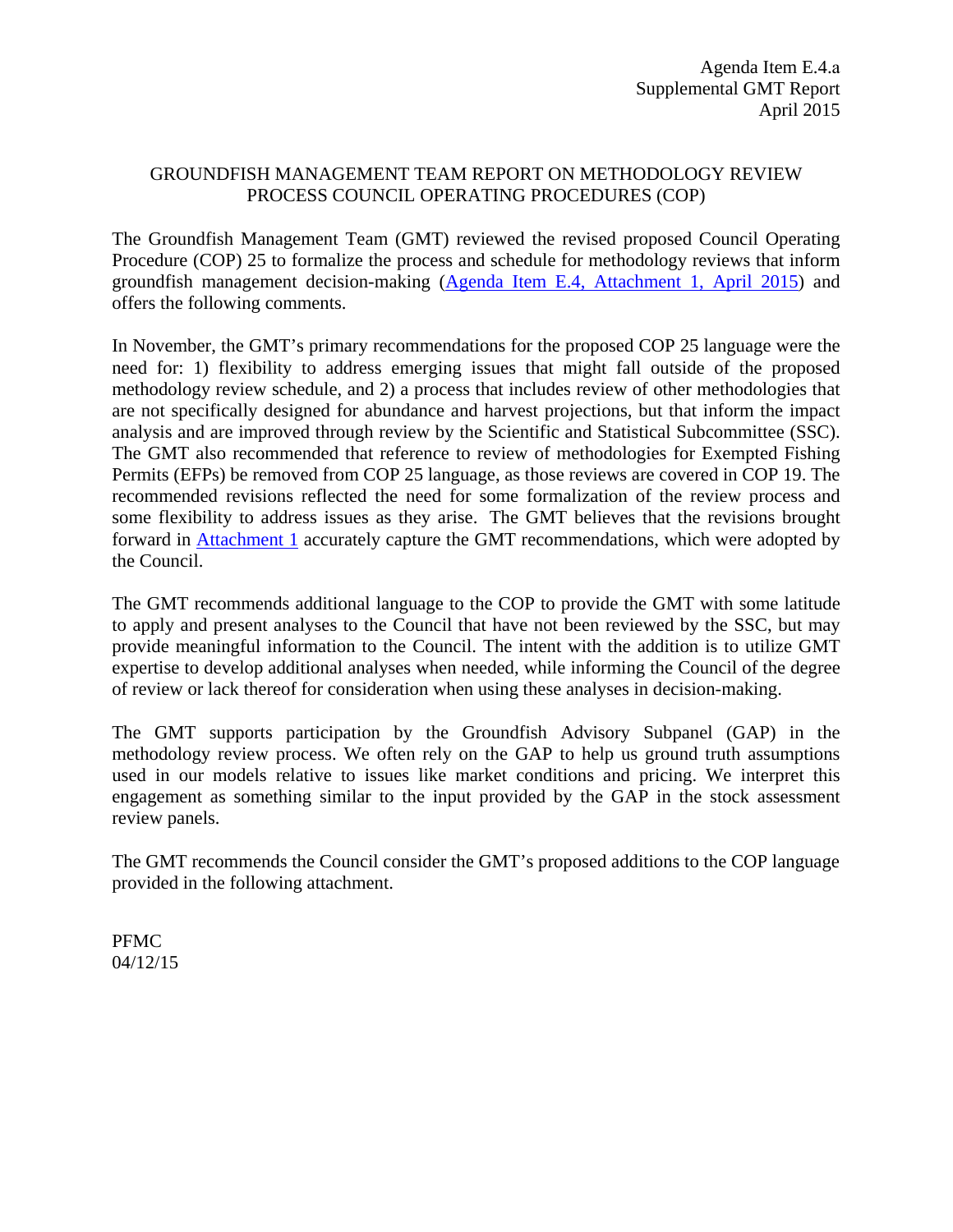

## **COUNCIL OPERATING PROCEDURE Groundfish Estimation Methodology Updates and Review**

Approved by Council:

## PURPOSE

To establish procedures for the review and Council approval of groundfish estimation methodologiesimpact analyses, utilizing the Scientific and Statistical Committee (SSC), and the Groundfish Management Team (GMT), and the Groundfish Advisory Subpanel (GAP) in their role as industry advisors. The review of current and proposed methodologies for abundance and harvest projection, exempted fishing permits (EFPs), and conservation objectives is intended to help clarify the technical basis for the Council's management actions in a scheduled manner that avoids ad hoc timing perplexities. The procedure is intended to provide peer review of the technical estimation and modeling procedures, to ensure the best and most objective technical analyses possible, to minimize confusion during the biennial management decision-making process, and to resolve disputes over methodology.

## OBJECTIVES AND DUTIES

During the September and November meetings during even years or at other appropriate times, the SSC, in conjunction with the GMT, will identify methodology issues which need documentation and/or merit a full review. The SSC is responsible for reviewing new or changed methodology as opposed to specific applications of the methodology. Examples of issues that could merit a full review include new model algorithms, methods for incorporating base data into models, catch forecasting methods for major PFMC stocks, experimental design of proposed experimental fisheries, and technical changes to stock complexes or conservation objectives. Examples of issues that do not merit full review include updating existing data sets in models, adding new stocks to models, and changing data ranges used to estimate parameters in models. Issues in this latter category will be reviewed within the GMT, and can be implemented without formal review by the SSC and approval of the Council; provided both the Council and SSC receive updates on such changes; however, if warranted, the Council may require additional review by the SSC. Stock assessment reviews would not be part of this COP, as they are governed by a specific stock assessmentbiennial Terms of Reference, which is established biennially. However, the review of new proposed methodologies that could inform stock assessments are part of this COP as described below.

At the November meeting during even years the SSC will inform the Council of the methodologies ready for review and recommend a review schedule. The SSC also will notify the Council of assistance needed from management entities and the GMT to accomplish the review. In rare cases, there may be a need to schedule a methodology review outside the schedule prescribed in this Council Operating Procedure if need arises. The SSC and GMT will notify the Council when such unanticipated reviews are recommended.